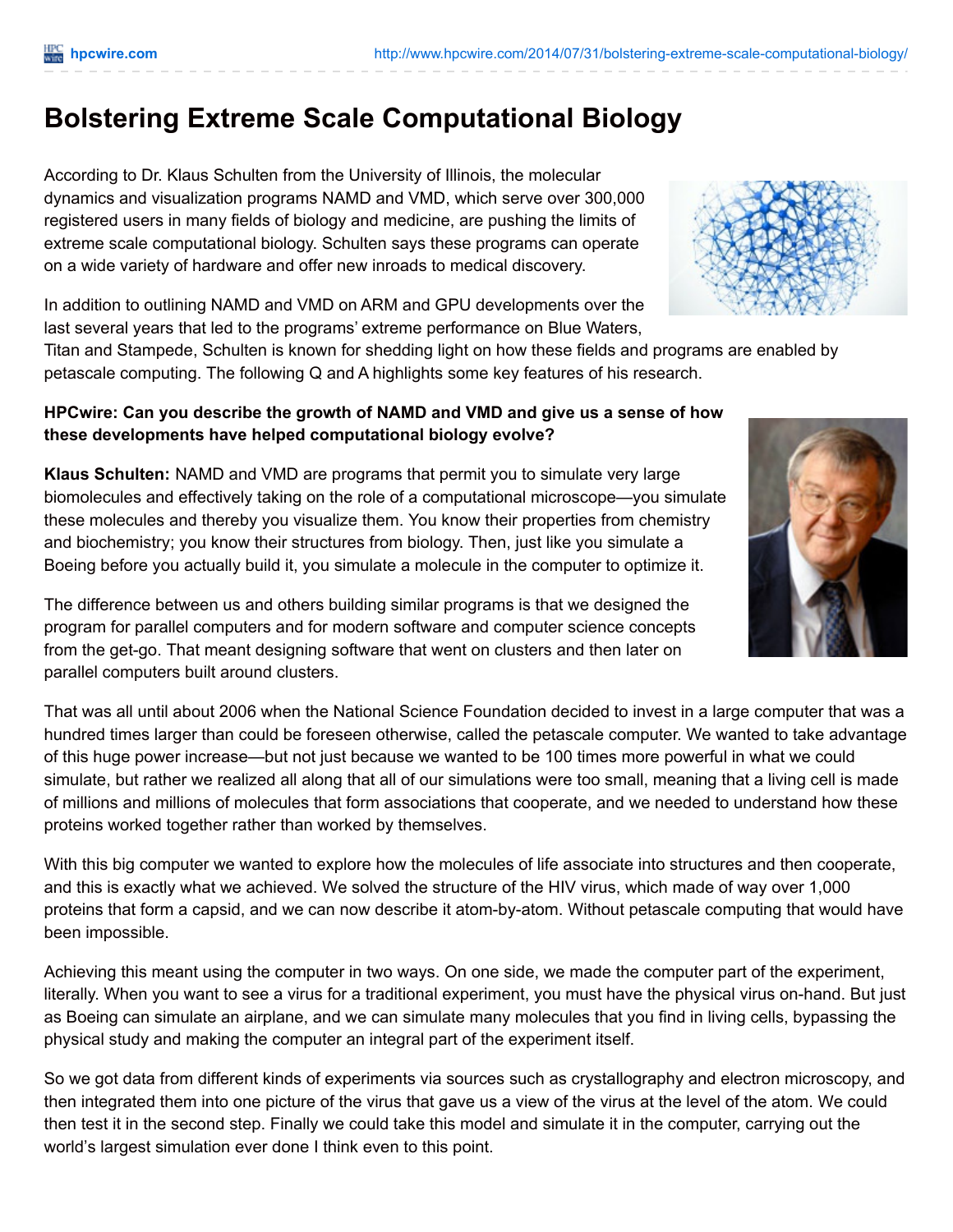At this point we have reached our goal—we could show that the structure is stable to simulate in the computer and could look at its physical properties—but now of course comes the question of what we learned from it.

First we resolved structure atom-by-atom because we wanted to make the container of the virus, the so-called "capsid," a target of drug treatment. That requires that we know the chemistry of that target, because when you deal with drugs that are molecules, you need to know both sides of direct treatment in chemical detail: you need to know the drug, of course, (very small molecules that are pretty straightforward,) and you need to know the target, which in this case is a huge system of over 1,000 proteins, and each protein itself in a big molecule containing itself several tens of thousands of atoms.

Once we applied drugs to our computational virus then we learned that the drugs most likely work very differently than we thought—we found that the HIV virus is in a way more dangerous and intelligent than we thought.

HIV is like a con artist that that smuggles itself into the cell then persuades the cell to help the virus infect it. Otherwise it's not at all easy to infect a cell: the virus has to put its own genetic material into the nucleus of the cell, where the living cell has its genetic material, which is so difficult because the nucleus is very protected and very well organized against this kind of intrusion. But the virus talks a cell into helping it to get its genes into the nucleus.

And it is this cooperation that is acted upon by antiviral drugs.

And so now we have the stage of this drama: on the enormous surface of the virus, which is made up of over a thousand proteins, the virus recruits proteins from the infected cell to help it in its vicious strategy to get the virus' genes inside. That is where antiviral drugs apparently interfere with this coordination with the cell.

#### **HPCwire: ARM and GPU use are central to your research. Can you speak to that angle?**

**Klaus Schulten:** We are one of the technology centers funded by the National Institutes of Health. We're called the Center for Macromolecular Modeling and Bioinformatics and we've received funding for 23 years now and we will receive funding for five more years. The task of the center is to make the absolute best computing technology available to biomedical researchers in the United States.

And our task, since we have shown that we through our research that we can use the modern computing technology (particularly parallel computing) extremely well, is that we not only use it for our own research but that we also make it available for others. Our goal is to be as good or better that the physicists in using computing technology for the benefit of our particular scientific community, which in our case is biomedical research.

I think we are doing very, very well because our software runs extremely effectively on the biggest computers in the world. But it was the same software from the laptop to these big computers, so the individual researcher can learn it on his or her laptop and use it all the way to the big machine. In the same way, if we develop for the big machine it trickles down quickly back to the small machine.

Our task is now to utilize this technology constantly. So from 2006 to 2012 we have been working on making petascale computing possible. We focused on making these programs capable of simulating very, very large systems, hundreds of times larger than before, and also on analyzing and visualizing the results. This meant working on two fronts: on the front of the actual simulation that's done by the program NAMD, and on the front of the visualization.

Now this is old. Of the new technologies going on, we think that the upcoming technology for the next generations of computers will be ARM chips, which we've been very successful in integrating.

But one factor that has never before been so important is the use of power. Now we not only adopt the new generation of chips for our software perhaps two, three years before the first time any scientists outside of our own group will use it, but we have to power profile all of our algorithms and all of our computational strategies.